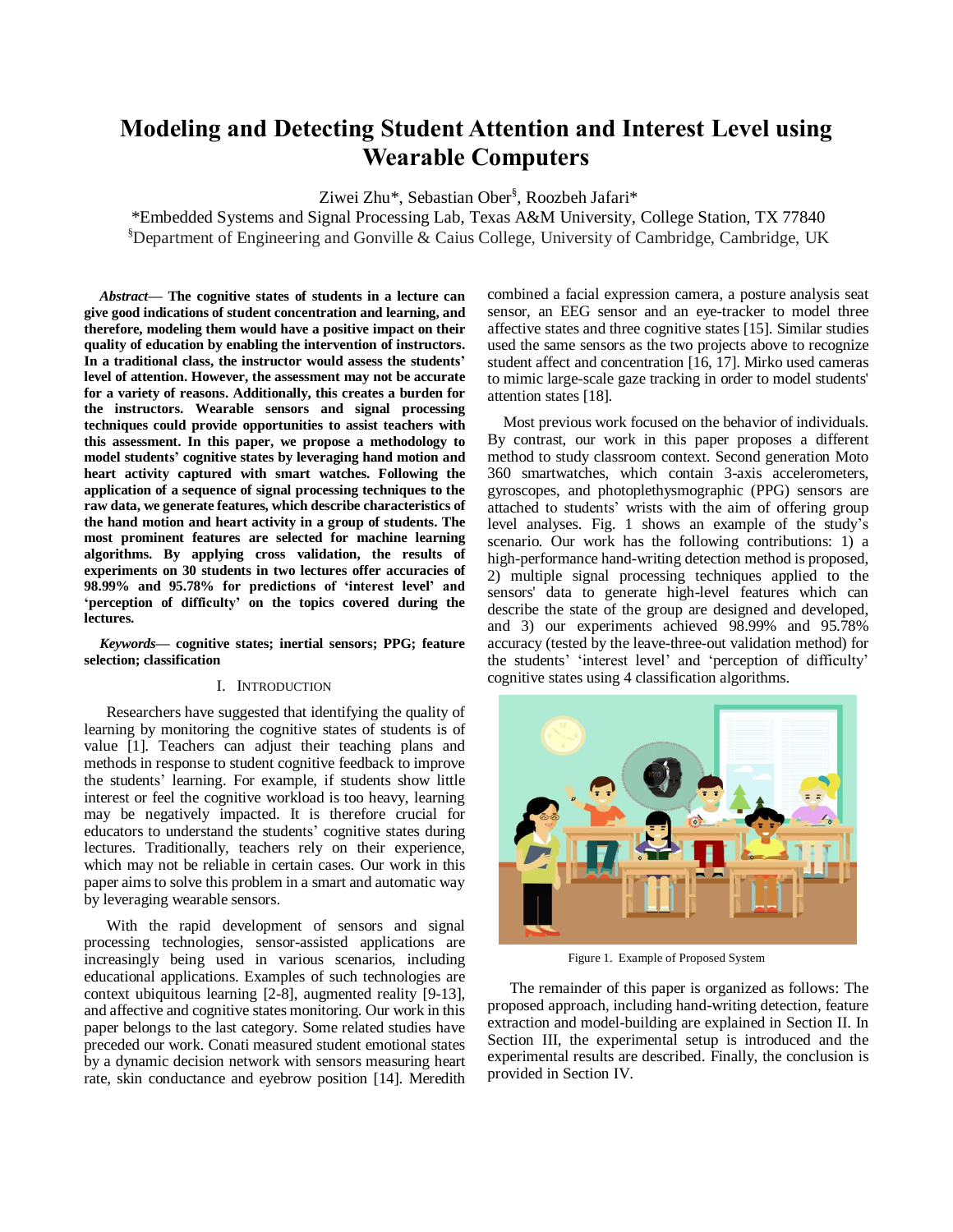

Figure 2. Diagram of Proposed Approach

# II. PROPOSED APPROACH

Fig. 2 shows the diagram of the proposed approach to model students' interest level and perception of difficulty for various topics in a lecture. The entire process can be divided into five steps: 1) implementing hand-writing detection, 2) generating preprocessed series for individuals and the group from the raw data (excluding the writing episodes), 3) extracting several high-level features from the preprocessed series and results of writing detection, 4) applying feature selection techniques to the original feature set, 5) building models from the selected features by using four classification algorithms.

## *A. Writing detection*

Through visual observations, we hypothesized that the action of writing is strongly correlated with students' cognitive states. It is reasonable that if students are interested in or feel that a slide of the lecture is hard to understand, they will take notes for that slide. Thus, hand-writing detection is the first step. It is also important to note that in the specific lectures that we observed, the instructor discourages the use of laptops and computers and hence the action of typing was not of interest.

Fig. 3 shows raw data from the 3-axis accelerometer and gyroscope during writing. Fig. 4 shows raw data during non-writing episodes for the purpose of comparison. The sensor in the smart watch is placed on the wrist, with the z-axis perpendicular to the wrist, facing outwards, the x-axis along the arm and the y-axis perpendicular to both the x- and z- axes. We observed that the accelerometer data remains at relatively constant levels because the wrist keeps the same pose during writing. Additionally, the acceleration due to gravity is greater than that due to the writing motion. As for the gyroscope, writing will affect certain axes more than others. In fact, the x-axis will give the largest variation because the wrist will rotate about the gyroscope's x-axis when writing. As a result of this analysis, we selected the mean values for the 3 accelerometer axes and the Mean Cross Rate values for the 3 gyroscope axes as the features. However, before feature extraction, segmentation would be required.

Since writing is an activity that maintains the same motion from the beginning to the end, we chose a sliding window with the window size of 3 seconds. Then, we used the One-Class Support Vector Machine algorithm [19] with a non-linear kernel to build the classifier.







Figure 4. Data from Accelerometer and Gyroscope when Non-writing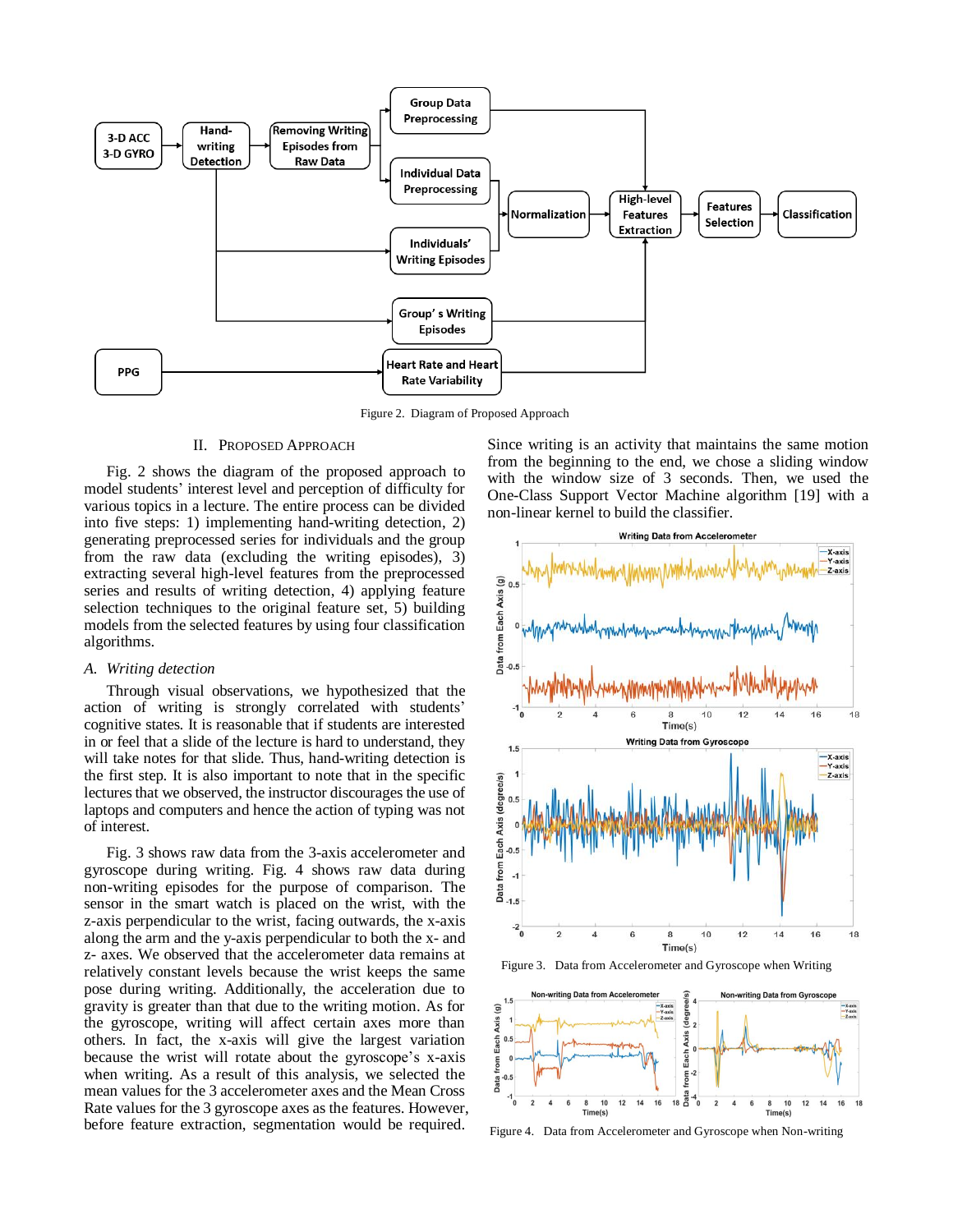TABLE I. RESULT OF HAND-WRITING DETECTION

| <b>Classification Report</b> |        |                 |  |
|------------------------------|--------|-----------------|--|
| <b>Precision</b>             | Recall | <b>F1-score</b> |  |
| 0.9899                       | 0.9800 | 0.9849          |  |

To assess the accuracy of our hand-writing episode detection, we collected data with motion sensors sampling at 25 Hz, and asked a user to perform 40 minutes of writing and 10 minutes of non-writing. 30 minutes of writing data was used for training, and 10 minutes of writing data and 10 minutes of non-writing data were used for the testing set. The experimental results of hand-writing detection are shown in Table I, which are suitable for the purpose of our signal processing development.

After applying the constructed classifiers to the raw data acquired from the smart watches in lectures, we identified the episodes of writing and non-writing for every student and time-stamped them. We combined individual student series to create group-level writing episodes. Fig. 5 shows an example where at any time, the number of students who are writing can be observed.



Figure 5. Example of Group' s Writing Episodes

#### *B. Preprocessing the raw data without writing episodes.*

Because the data associated with writing episodes may influence the extraction of other useful information about the group, we removed the writing episodes from the raw data. Since the raw data time-series are too basic and noisy to provide useful information, we applied certain preprocessing steps on the accelerometer and gyroscope data to prepare it for the next step, which involves feature extraction. We generated five time-series for every individual: an amplitude series, an entropy series, an estimated magnitude series, a heart rate series and a heart rate variability series.

The amplitude series gives the magnitude of the acceleration and angular velocity vectors, which are derived from the accelerometer and gyroscope respectively. Estimated magnitude and entropy are calculated from the amplitude series using a sliding window. In order to compute the estimated magnitude, we first divided the entire range of amplitude values into 50 intervals. We subsequently took a sliding window of 5 seconds in length to calculate a time array of means of the amplitude series. Finally, since each value of the mean array will belong to one of the 50 amplitude intervals, we approximated the values of the mean array with the medians of their corresponding intervals. The estimated magnitude can describe how large a student's motion is. The entropy indicates how large the variation of a student's motion is. We hypothesize that when a student is focusing on the lecture, the hand motions will decrease, and therefore the estimated magnitude and the entropy will decrease. In addition, we constructed similar time-series for the group: group entropy and group estimated magnitude. For these two series, we first merged all the individual amplitudes into one array and sorted it by time stamps. Then estimated magnitude and entropy are calculated from it using a sliding window of 5 seconds. By this method, we can get group level information about student hand motions.

Besides the hand motion, we attempted to study physiological observations acquired with smart watches from students. We collected PPG data at a frequency of 12.5 Hz. The PPG data was inherently noisy due to the presence of motion artifacts [20]. We applied a bandpass filter. We calculated the heart rate approximately every second by considering the peak-to-peak time intervals in the PPG signal. To reduce the impact of motion artifacts, a time-varying confidence measure at time *t*, *c(t)*, is introduced in Eq. (1), where *a(t)* is the magnitude of the total acceleration at time *t*.

$$
c(t) = \exp(-(a(t) - 9.8)^2)
$$
 (1)

Therefore, the confidence associated with a heart rate value is unity when there is no net acceleration, and approaches zero as the net acceleration increases. However, the instantaneous confidence is not suitable as there may be instants when there is no net acceleration during a high-movement period. Therefore, for each point in the heart rate series, we took the lowest confidence near that timestamp. We used the confidence measures for mixing the individual heart rates into the group heart rate series, by using them to create a weighted average of the individual heart rates. We also averaged the measurements to create a group confidence series.

TABLE II. SERIES FROM PREPROCESSING

| <b>Series Name</b>               | Formula                                                                    |
|----------------------------------|----------------------------------------------------------------------------|
| Amplitude                        | Amp = $\sqrt{x^2 + y^2 + z^2}$                                             |
| Estimated<br>Magnitude           | $EM = approximate(mean(window(Amp)))$                                      |
| Entropy<br><b>Series</b>         | En = $-\sum P \times \log P(\text{mean}(\text{window(Amp)}))$              |
| Group<br>Estimated<br>Magnitude  | $GEM = approximate(mean(window(mix(Amp))))$                                |
| Group<br>Entropy                 | GEn = $-\sum P \times \log P(\text{mean}(\text{window}(\text{mix}(Amp))))$ |
| <b>Heart Rate</b>                | $HR = frequency \div 60 \times time_{between_{}peaks}$                     |
| <b>Heart Rate</b><br>Variability | SDANN and SDNNIDX with four different intervals                            |

In addition to heart rate, we measured the heart rate variability (HRV) for each student. We used Modified SDANN and SDNNIDX to give series of heart rate variability, where SDANN is the standard deviation of means of NN intervals calculated over short sub-intervals, and SDNNIDX is the mean of standard deviations of NN intervals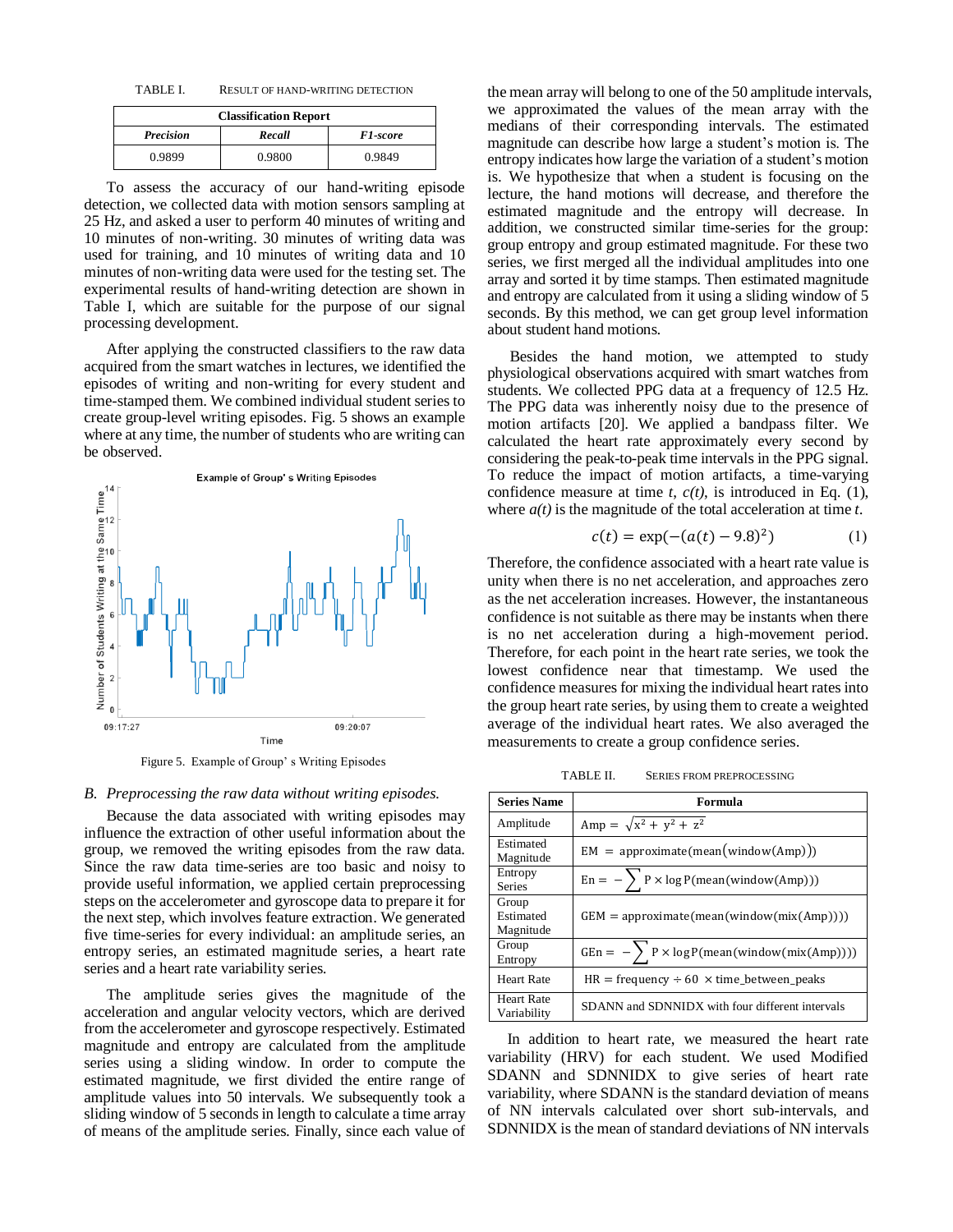calculated over short sub-intervals [21]. We calculated both SDANN and SDNNIDX for every 30 seconds, minute, two minutes, and five minutes with five sub-intervals for each. Table II lists all the series and their formulas.

# *C. High-level features from preprocessed series and writing detection*

Determining student cognitive states requires high-level features from the preprocessed series and the hand-writing episodes. Before feature extraction, normalization is required for both the preprocessed series and hand-writing detection results because individuals' behaviors in class vary. For example, some students take notes even if they think the current content is trivial, but they may take more notes when it is interesting (or difficult). On the other hand, other students may only take notes when they are interested in the content. Without normalization, the data from students who prefer to take more notes will override that from other students when combining all the students' writing episodes together. This will result in a loss of information about the group. The same applies to estimated magnitude and entropy. The normalization is shown in Eq. (2), where *Series* represents the original series needing to be normalized, *max(Series)* represent the maximum data value in the original series, and *Full Value* represents the value that we wish to normalize the original series to.

$$
Normalized Series = Series \times \left(\frac{Full Value}{max(Series)}\right) \quad (2)
$$

Then, we merged all the normalized individual writing episodes, estimated magnitude series, entropy series and amplitude series, and sorted them by time stamps. By doing this, we can get combined hand-motion information of all individuals. Subsequently, we calculated the mean, variance, standard deviation and root mean square for these series. For the group series (the group estimated magnitude and entropy), we calculated the mean cross rate, skewness and kurtosis in addition to the features above. We extracted the maximum value, minimum value, mean and mode from the group writing episodes.

Besides the features extracted above, we also wish to know how different the students' hand motions are in the lectures. Thus, we calculated the Euclidean distance between every two-series combination of individuals' estimated magnitude series and entropy series to get a set of distances. We extracted the mean, variance, standard deviation and root mean square from the distance sets.

We also combined the individual heart rate and heart rate variability series into group heart rate and heart rate variability series without normalization, sorting them by time stamps. The normalization process is not required because the individual differences in heart rate activities is not large. We extracted the mean, variation, standard deviation and root mean square from the mixed data. We calculated the mean by using a weighted average, with the confidence values serving as the weights. When the confidence value dropped below 0.6, we discarded the heart rate and heart rate variability data from the other features as the motion artifacts likely have a strong presence. Table III lists all the features.

| TABLE III. | <b>HIGH-LEVEL FEATURES</b> |
|------------|----------------------------|
|------------|----------------------------|

| Origin                             | <b>Features Name</b>                 |
|------------------------------------|--------------------------------------|
| Group Writing Episodes             | Maximum, Minimum, Mean, Mode         |
| Mixed Individual Writing           | Mean, Variation, Standard Deviation, |
| Episodes                           | Root Mean Square                     |
| Mixed Individual Amplitude         | Mean, Variation, Standard Deviation, |
| <b>Serires</b>                     | Root Mean Square                     |
| Mixed Individual Estimated         | Mean, Variation, Standard Deviation, |
| <b>Magnitude Serires</b>           | Root Mean Square                     |
| Mixed Individual Entropy           | Mean, Variation, Standard Deviation, |
| <b>Series</b>                      | Root Mean Square                     |
| Group Estimated Magnitude          | Mean, Variation, Standard Deviation, |
| <b>Series</b>                      | Root Mean Square, Mean Cross Rate,   |
|                                    | skewness and kurtosis                |
|                                    | Mean, Variation, Standard Deviation, |
| Group Entropy Series               | Root Mean Square, Mean Cross Rate,   |
|                                    | <b>Skewness and Kurtosis</b>         |
| Distance Set of Individual         | Mean, Variation, Standard Deviation, |
| <b>Estimated Magnitude Serires</b> | Root Mean Square                     |
| Distance Set of Individual         | Mean, Variation, Standard Deviation, |
| <b>Entropy Series</b>              | Root Mean Square                     |
| Mixed Individual Heart Rate        | Mean, Variation, Standard Deviation, |
| <b>Series</b>                      | Root Mean Square                     |
| Mixed Individual Heart Rate        | Mean, Variation, Standard Deviation, |
| <b>Variability Series</b>          | Root Mean Square                     |

# *D. Feature Selection*

Redundant and irrelevant features can negatively impact the performance of classification and its computational efficiency. Therefore, a feature selection technique is required to determine the best subset of features. We used a modified forward selection method. The difference between the method used and regular forward selection [22] is that in every iteration, the method keeps *n* subsets of features with top *n* accuracies rather than only one best subset, because regular forward selection may perform too greedily to determine the best subset. Moreover, in this modified method, we use average accuracy, calculated from the leave-three-out validation, to evaluate subsets of features.

#### *E. Classification*

In this work, we investigated four supervised machine learning algorithms: decision tree, nearest neighbor, Naïve Bayes and support vector machine with linear kernel. We used Scikit-learn [23], an open-source machine learning library, for the classification tasks.

#### III. EXPERIMENTAL RESULTS

#### *A. Experimental Setup and Data Collection*

In order to evaluate the proposed approach, we performed an experiment in two normal lectures with a total of 14 topic periods. We recorded the time stamps corresponding to the beginning and end of all 14 topics. Thirty students in the class volunteered to wear the Moto 360 smartwatches on their writing hands during the lectures to collect data at the frequencies of 25 Hz and 12.5 Hz for motion and PPG data, respectively. The investigation was approved by the IRB at Texas A&M University and informed consent was provided to all participants. After each lecture, we surveyed the students and obtained their opinions on their 'interest level' and 'perception of difficulty' towards each topic covered in the lectures. We used this information as the ground-truth labels for the classification algorithms. Fig. 6 shows one example of the survey. Since the surveys were anonymized, every topic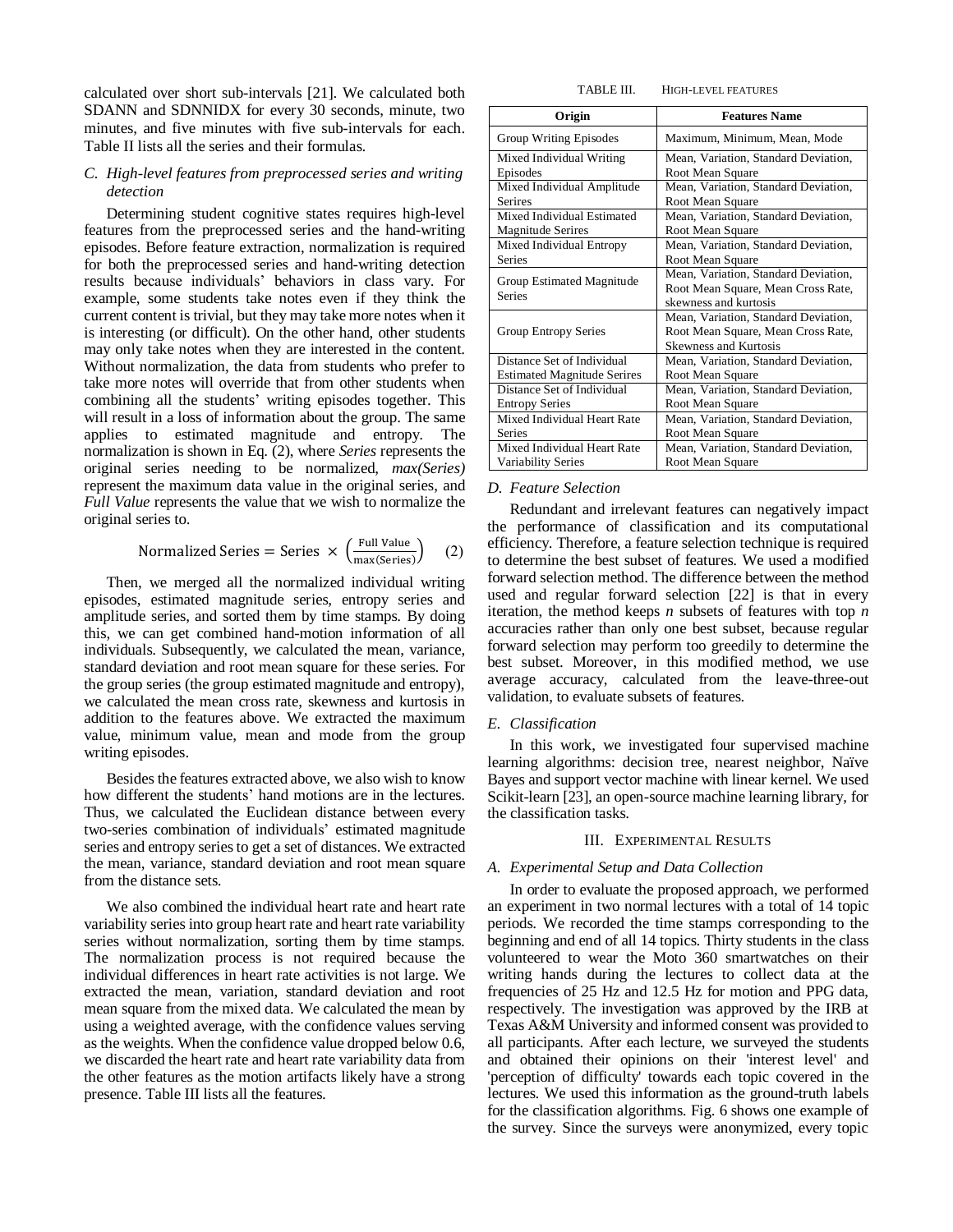may receive a diverse set of opinions in terms of the level of interest or the difficulty level. For example, not all students may find the topic of 'bio-potential signals' interesting or difficult. Therefore, we applied a K-means clustering algorithm to better understand the distribution of the class as a whole. While there are three choices for each cognitive state in the survey, we found that the number of choices for 'not very interested' and 'hard' was very small and therefore we ignored them. As a result, we chose the number of clusters for the K-mean clustering to be two. The 14 data samples that represent topics were labeled as 'interested' or 'not interested' for the interest level, and 'difficult' or 'easy' for the perception of difficulty. After applying the processing to get the set of features described in Section II, we created classifiers leveraging the labels acquired from the clustering technique.

|                                                                                                                                                                                                                                                                                | <b>Level of interest</b>      |                       | <b>Easy or hard to understand</b> |      |        |      |
|--------------------------------------------------------------------------------------------------------------------------------------------------------------------------------------------------------------------------------------------------------------------------------|-------------------------------|-----------------------|-----------------------------------|------|--------|------|
|                                                                                                                                                                                                                                                                                | <b>Not very</b><br>interested | Kind of<br>interested | Pretty<br>interested              | easy | medium | hard |
| <b>Biopotential Signals</b><br><b>Biopotential Signals</b><br>Verlaus physiological<br>interests not a left generate<br>chanical activity<br>ca the site<br>ECO, EEG, EMG are all<br>examples of biogetantial<br>measurements<br><b><i>Up   pleasures</i></b><br>de Thint out. |                               |                       |                                   |      | П      | □    |

Figure 6. Example of Survey

*B. Feature Selection Results*



Figure 7. Analysis of Results of Feature Selection

We divided the lectures into 14 episodes, one episode per topic, which means there were 14 labeled data samples in total. The leave-three-out method produced 364 combinations of training and testing sets. We used the mean of the accuracies as the indication to evaluate the subset of features. Table IV shows the results of number of features and the corresponding accuracy of each classifier for both cognitive states. We observed that the number of features that the decision tree algorithm requires is the smallest, and support vector machine and Naïve Bayes require more features. Fig. 7 shows additional statistics and interesting observations: 1) gyroscope data has more importance than accelerometer data and PPG data. This may be because that hand motion has a stronger relation with student cognitive states and the gyroscope data describes the hand motion more effectively. 2) The heart rate variability is more helpful than the pure heart rate. 3) The amplitude has no contribution to the results, but estimated magnitude, calculated from amplitude, offers valuable insights, which may be because the amplitude is too noisy. 4) The features related to entropy play a principal role, which means entropy can help extract useful information from raw data. 5) Features from the individual series are more important than the group, which may be due to the normalization.

TABLE IV. RESULTS OF NUMBER OF FEATURES AND ACCURACY

| <b>Classifier</b>    | Cognition       | Number of<br><b>Features</b> | <b>Accuracy</b> |
|----------------------|-----------------|------------------------------|-----------------|
| <b>Decision Tree</b> | Interest        |                              | 98.99%          |
|                      | Difficulty      |                              | 93.50%          |
| <b>NN</b>            | Interest        |                              | 97.07%          |
|                      | Difficulty      | 10                           | 88.29%          |
| <b>SVM</b>           | <b>Interest</b> | 14                           | 98.08%          |
|                      | Difficulty      | 10                           | 95.79%          |
| Naive Bayes          | Interest        | Q                            | 93.22%          |
|                      | Difficulty      | o                            | 91.85%          |

Correlation-based feature selection [22] is another popular feature selection method, which is model independent. To better understand which features contain more useful information, we calculated the correlation of each feature and the classifying labels and ranked them. Table V shows four features with the highest correlations for both 'interest level' and 'perception of difficulty'. Due to the lack of space, the entire table is not included. The table demonstrates that the hand motion and heart activities are more related to interest level than perception of difficulty. Moreover, most of the features with high correlation are selected in our modified forward selection method, which validates our feature selection approach.

TABLE V. COREELATION RANKING OF FEATURES

| Cognition  | <b>Name of Features</b>                                                              | <b>Correlation</b> |
|------------|--------------------------------------------------------------------------------------|--------------------|
|            | root mean square of gyroscope<br>individual entropy                                  | 0.7087             |
| Interest   | mean of gyroscope individual entropy                                                 | 0.7060             |
|            | mean of accelerometer individual<br>entropy                                          | 0.6846             |
|            | mean of gyroscope group entropy                                                      | 0.6702             |
| Difficulty | standard deviation of individual<br>writing episodes                                 | 0.6015             |
|            | variance of individual writing<br>episodes                                           | 0.5913             |
|            | root mean square of gyroscope<br>distance set of individual estimated<br>magnitude   | 0.5858             |
|            | Standard deviation of gyroscope<br>distance set of individual estimated<br>magnitude | 0.5692             |

*B. Classification Results*



Figure 8. Performance of Classifiers